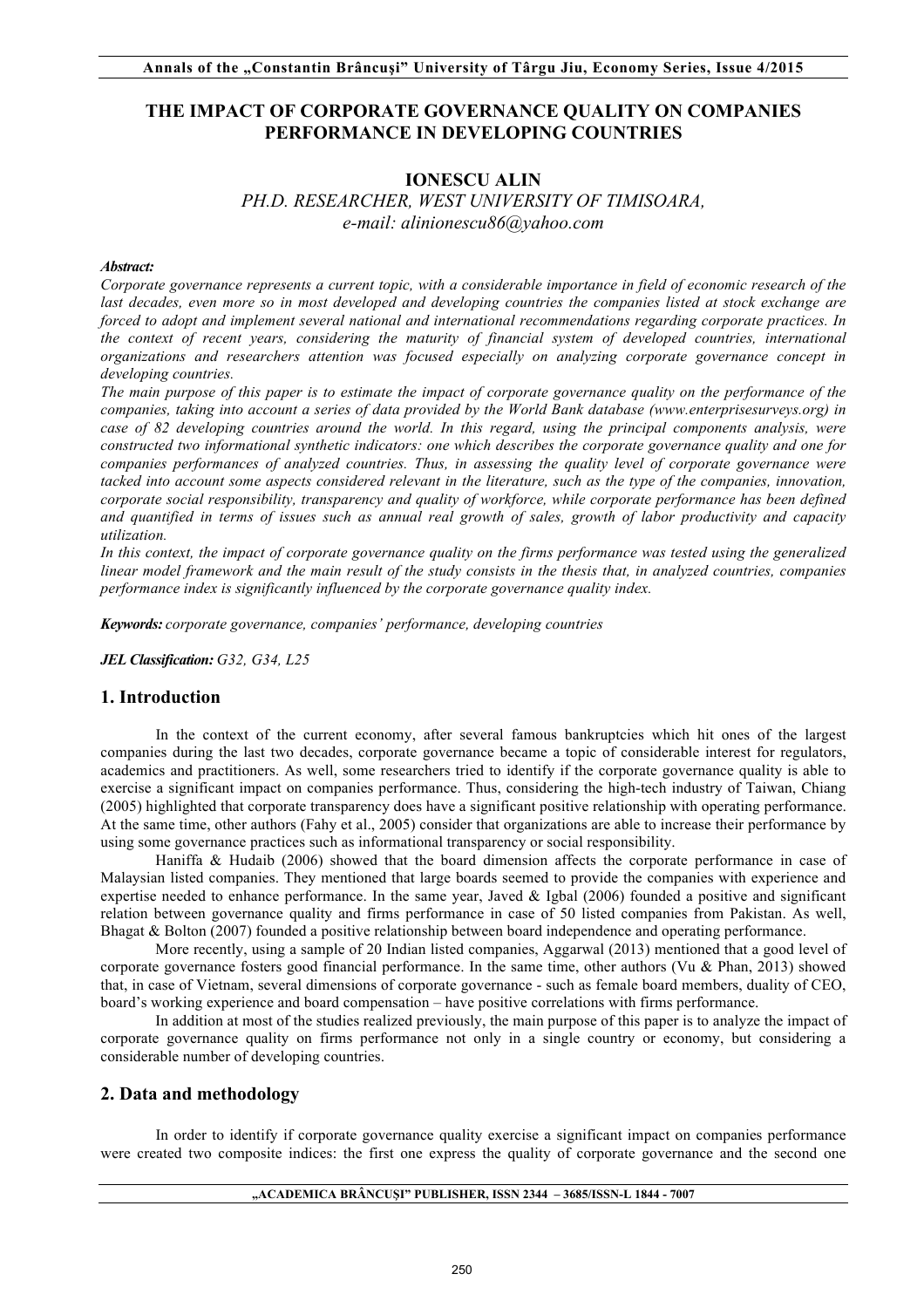#### **Annals of the "Constantin Brâncuşi" University of Târgu Jiu, Economy Series, Issue 4/2015**

express the companies performance. These indicators were created using a dataset provided from World Bank Database (www.enterprisesurveys.org) in case of 82 developing countries from Central and Eastern Europe, Africa, Asia and Latin America.

In composition of these two mentioned indices were included varied variables. Thus, the indicator which describes the quality of corporate governance contains variables related mainly at some dimensions of corporate governance like transparency, corporate social responsibility, workforce quality, innovation, management quality and type of organization. Most of these dimensions are recognized in the existent literature of this field. For example, recommendations regarding the informational transparency can be found in the corporate governance principles which are provided by OECD. In this regard, according to fifth chapter of OECD (2004) study (named "Disclosure and Transparency"), the users' access at information should be efficient, equal and timely. In the same time, Didraga  $\&$ Brandas (2015) mentioned that innovation through aspects like e-government is able to stimulate the performance of the public sector and we can assume that this factor is able to improve the business practices as well.

More specified, the quality of the governance was quantified considering relevant variables, such as (i) proportion of permanent full-time workers that are female, (ii) proportion of permanent full-time non-production workers that are female, (iii) percent of firms with a checking or savings account, (iv) percent of firms with an internationally-recognized quality certification, (v) percent of firms with legal status of privately held Limited Liability Company, (vi) number of permanent full-time workers, (vii) percent of firms having their own Web site, (viii) percent of firms using e-mail to interact with clients/suppliers or (ix) percent of firms offering formal training.

In the same time, corporate performance was quantified considering some aspects like capacity of utilization, real annual sales growth, annual labor productivity growth and access to finance, most of them being considered appropriate for this field by World Bank Database.

In this context, in order to test the influence of corporate governance quality on corporate performance in developing countries, the paper contains two different stages. In case of the first stage was used the principal components analysis (PCA) framework which supposes to cumulate all the relevant variables in order to create a representative indicator for each of these two analyzed concepts: corporate governance quality and corporate performance (for details, see Jolliffe, 2002; Dima et al., 2013).

As well, in case of the second stage was tested the impact of corporate governance quality index on companies performance index, using the generalized linear model method, which was for the first time proposed by Nelder and Wedderburn (for details, Nelder and Wedderburn, 1972). In addition, was used a Gaussian distribution and was select an Identity link function. As well, was assumed that Newton-Raphson method is relevant to check the robustness of results.

In this regard, the model tests the influence of corporate governance quality on companies performance, as it can be seen below:

$$
P = \alpha G + \beta X_1 + \gamma X_2 + \varepsilon, \varepsilon \in N(\sigma, 0),
$$
\n(1)

Where  $P =$  companies performance,

*G* = corporate governance quality,

 $X_1$  = control variable (inflation, consumer prices),

 $X_2$  = control variable (money and quasi money growth),<br> $E = \text{error}$ 

 $=$  error.

Additional, to increase the findings robustness of the assumed model, were used two control variables: inflation and money and quasi money growth.

#### **3. Results**

In Table 1 are illustrated the results of principal component analysis for the variables related to corporate governance quality. Thus, the first part of the table shows several informations about the number of the components which are retained, while the second part of the table resumes the situation of eigenvalues.

These results show that first principal component describes 52% of total variance and the second one describes 12% of the variance. In this case, the first two components describe 64% of the group variance and this fact can be considered enough for the aim of construction of a synthetic information indicator which is based on considered explanatory variables.

As well, the second part of Table 1 describe the linear combination of coefficients in case of the first principal component, which allows us to see that there exists a roughly-equal linear combination of these nine used explanatory variables, being able to consider this one like a relevant index which define the quality of corporate governance for selected observation.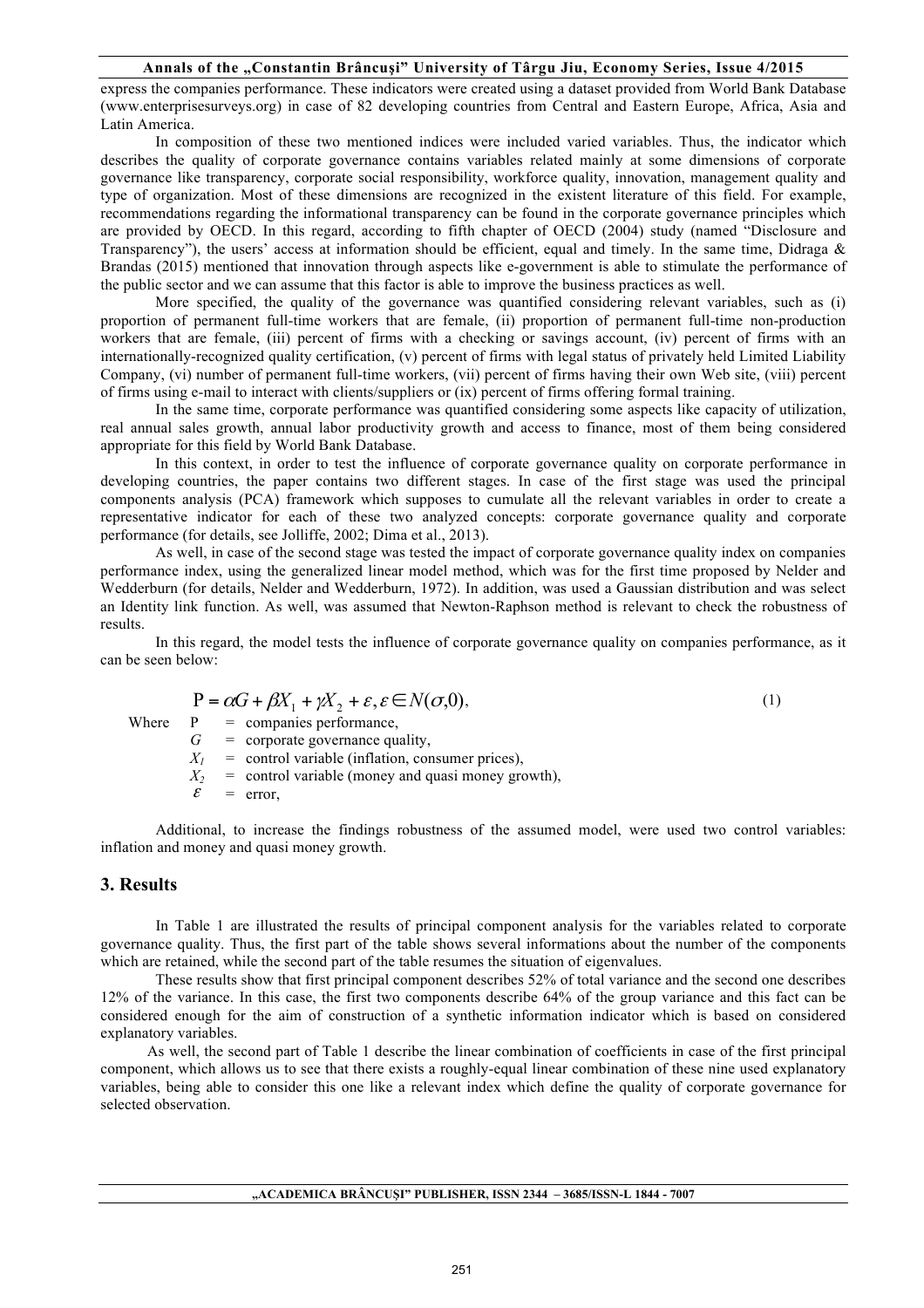### **Annals of the "Constantin Brâncuşi" University of Târgu Jiu, Economy Series, Issue 4/2015 Table. 1. Principal Components Analysis of corporate governance quality variables**

| Eigenvalues: $(Sum = 9, Average = 1)$                                           |       |                   |                   |                              |  |  |  |
|---------------------------------------------------------------------------------|-------|-------------------|-------------------|------------------------------|--|--|--|
| <b>Component number</b>                                                         | Value | <b>Difference</b> | <b>Proportion</b> | <b>Cumulative proportion</b> |  |  |  |
|                                                                                 | 4.66  | 3.56              | 0.52              | 0.52                         |  |  |  |
| $\overline{c}$                                                                  | 1.11  | 0.30              | 0.12              | 0.64                         |  |  |  |
| 3                                                                               | 0.81  | 0.05              | 0.09              | 0.73                         |  |  |  |
| 4                                                                               | 0.76  | 0.05              | 0.09              | 0.82                         |  |  |  |
| 5                                                                               | 0.71  | 0.32              | 0.08              | 0.90                         |  |  |  |
| 6                                                                               | 0.39  | 0.13              | 0.04              | 0.94                         |  |  |  |
| 7                                                                               | 0.27  | 0.06              | 0.03              | 0.97                         |  |  |  |
| 8                                                                               | 0.20  | 0.12              | 0.02              | 0.99                         |  |  |  |
| 9                                                                               | 0.08  |                   | 0.01              | 1.00                         |  |  |  |
| <b>Eigenvectors (loadings):</b>                                                 |       |                   |                   |                              |  |  |  |
| Variable<br>PC <sub>1</sub>                                                     |       |                   |                   |                              |  |  |  |
| Proportion of permanent full-time workers that are female $(\%)$                |       |                   |                   |                              |  |  |  |
| Proportion of permanent full-time non-production workers that are female $(\%)$ |       |                   |                   |                              |  |  |  |
| Percent of firms with a checking or savings account                             |       |                   |                   |                              |  |  |  |
| Percent of firms with an internationally-recognized quality certification       |       |                   |                   |                              |  |  |  |
| Percent of firms with legal status of privately held Limited Liability Company  |       |                   |                   |                              |  |  |  |
| Number of permanent full-time workers                                           |       |                   |                   |                              |  |  |  |
| Percent of firms having their own Web site                                      |       |                   |                   |                              |  |  |  |
| Percent of firms using e-mail to interact with clients/suppliers                |       |                   |                   |                              |  |  |  |
| Percent of firms offering formal training                                       |       |                   |                   |                              |  |  |  |

*Notes*: Included observations: 82; Computed using: Ordinary (un-centred) correlations; Extracting 9 of 9 possible

components.

Source: Authorial computation

The Table 2 highlights the result obtained in case of companies performance, where was applied the same procedure. In this sense, the first principal component explains 52% of the variable group variance, while the second principal component describes 26% of the variance.

| Eigenvalues: $(Sum = 4, Average = 1)$           |       |                          |            |                              |      |  |  |
|-------------------------------------------------|-------|--------------------------|------------|------------------------------|------|--|--|
| <b>Component number</b>                         | Value | <b>Difference</b>        | Proportion | <b>Cumulative proportion</b> |      |  |  |
|                                                 | 2.09  | 1.06                     | 0.52       |                              | 0.52 |  |  |
| 2                                               | 1.03  | 0.19                     | 0.26       |                              | 0.78 |  |  |
| 3                                               | 0.84  | 0.81                     | 0.21       |                              | 0.99 |  |  |
| 4                                               | 0.03  | $\overline{\phantom{0}}$ | 0.01       | 1.00                         |      |  |  |
| <b>Eigenvectors (loadings):</b>                 |       |                          |            |                              |      |  |  |
| Variable<br>PC <sub>1</sub>                     |       |                          |            |                              |      |  |  |
| 0.25<br>Access to finance                       |       |                          |            |                              |      |  |  |
| 0.24<br>Capacity utilization $(\%)$             |       |                          |            |                              |      |  |  |
| Real annual sales growth $(\%)$<br>0.66         |       |                          |            |                              |      |  |  |
| Annual labor productivity growth $(\%)$<br>0.66 |       |                          |            |                              |      |  |  |

## **Table 2. Principal Components Analysis of companies performance variables**

*Notes*: Included observations: 82; Computed using: Ordinary (un-centred) correlations; Extracting 4 of 4 possible components.

Source: Authorial computation

Thus, the cumulative percent of 78% in case of the first components allows considering this result justified in order to construct a synthetic informational index related to corporate performance. As well, the second section of Table 2 reflects the combination of coefficients and can be observed that all the values are positive.

After the construction of these two indices, in order to see the influence of corporate governance quality on corporate performance was used the generalized linear model framework, considering also the mentioned control variables – inflation and money and quasi money growth.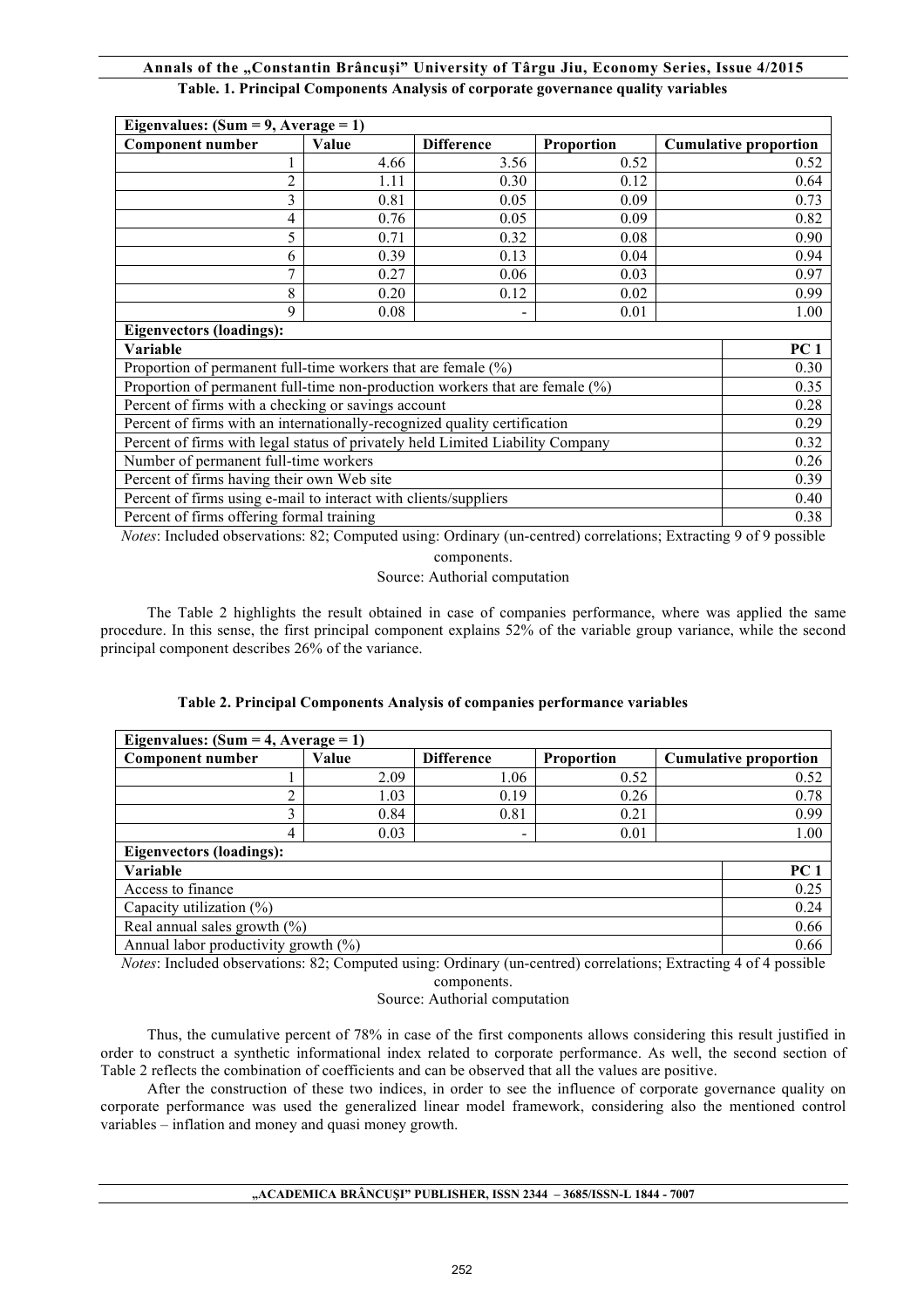#### **Annals of the "Constantin Brâncuşi" University of Târgu Jiu, Economy Series, Issue 4/2015**

In Table 3 can be observed that for corporate governance quality index and also in case of money and quasi money growth the estimated coefficients are positive and statistical significant at 1%. At the same time, it can be seen that, as we already expected ex-ante, inflation exercise a negative influence on companies performance and it is statistical significant at a level of 5%.

|                                         | Dependent variable: corporate performance indicator |                 |  |  |  |
|-----------------------------------------|-----------------------------------------------------|-----------------|--|--|--|
|                                         |                                                     | Robust standard |  |  |  |
| <b>Variables</b>                        | <b>Coefficients</b>                                 | errors          |  |  |  |
| Corporate Governance Quality Index      | $0.21***$                                           | 0.07            |  |  |  |
| Inflation, consumer prices (annual %)   | $-0.09**$                                           | 0.04            |  |  |  |
| Money and quasi money growth (annual %) | $0.07***$                                           | 0.02            |  |  |  |
| Number of observations                  |                                                     | 82              |  |  |  |
| Pearson SSR                             |                                                     | 133.91          |  |  |  |
| Log likelihood                          |                                                     | $-143.41$       |  |  |  |
| Modified Akaike Information Criterion   |                                                     | 3.59            |  |  |  |
| Bayesian Information Criterion          |                                                     | $-185.06$       |  |  |  |
| Pearson statistic                       |                                                     | 1.72            |  |  |  |

|  |  |  |  |  | Table 3. GLM estimation of corporate governance quality impact on companies performance |
|--|--|--|--|--|-----------------------------------------------------------------------------------------|
|  |  |  |  |  |                                                                                         |

*Notes: \*\*\* and \*\* represent statistical significance at 1%, 5%, and 10% level. Generalized Linear Model a) Family: Gaussian; b) Link function: Log; c) Optimization algorithm: Newton-Raphson*.

Source: Authorial computation

### **4. Conclusions**

The present paper analyzed the linkage and the possible influence which corporate governance quality can exercise on companies performance, considering a number of 82 developing countries. In this regard, the main output of this work consist in thesis that the quality of corporate governance have a positive and a strong impact on corporate performance, this kind of impact being noticed also in case of money and quasi money growth, these two elements being able to help the corporate sector in achieving the proposed performance. More than this, this empirical study revealed that consumer price index exercises a negative and considerable influence on companies performance.

### **5. Acknowledgements**

This work was cofinanced from the European Social Fund through Sectoral Operational Programme Human Resources Development 2007-2013, project number POSDRU 159/1.5/S/142115 "Performance and excellence in doctoral and postdoctoral research in Romanian economics science domain".

### **6. References**

1. Aggarwal P. (2013): Impact of corporate governance on corporate financial performance, IOSR Journal of Business and Management (IOSR-JBM) e-ISSN: 2278-487X, p-ISSN: 2319-7668. Volume 13, Issue 3 (Sep. - Oct. 2013), PP 01-05

2. Bhagat S., Bolton, B. J. (2007): Corporate governance and firm performance, available online at http://papers.ssrn.com/sol3/papers.cfm?abstract\_id=1017342, accessed at 15.02.2015

3. Chiang H. (2005): An empirical study of corporate governance and corporate performance, Journal of American Academy of Business, Cambridge, Mar. 2005, p. 95

4. Didraga O., Brandas C. (2015). Comparative Study on E-Government Indicators between Romania and the European Union, Informatica Economica Journal, Vol. 19, No. 1/2015, p. 67-76

5. Dima B., Ionescu A., Tudoreanu P. (2013) Corporate governance and financial structures of companies in developing countries, Annales Universitatis Apulensis Series Oeconomica, 15(1), p. 162-172

6. Fahy M., Weiner A., Roche J., Beyond Governance : Creating Corporate Value through Performance, Conformance and Responsibility, John Wiley & Sons Ltd., Chichester, 2005